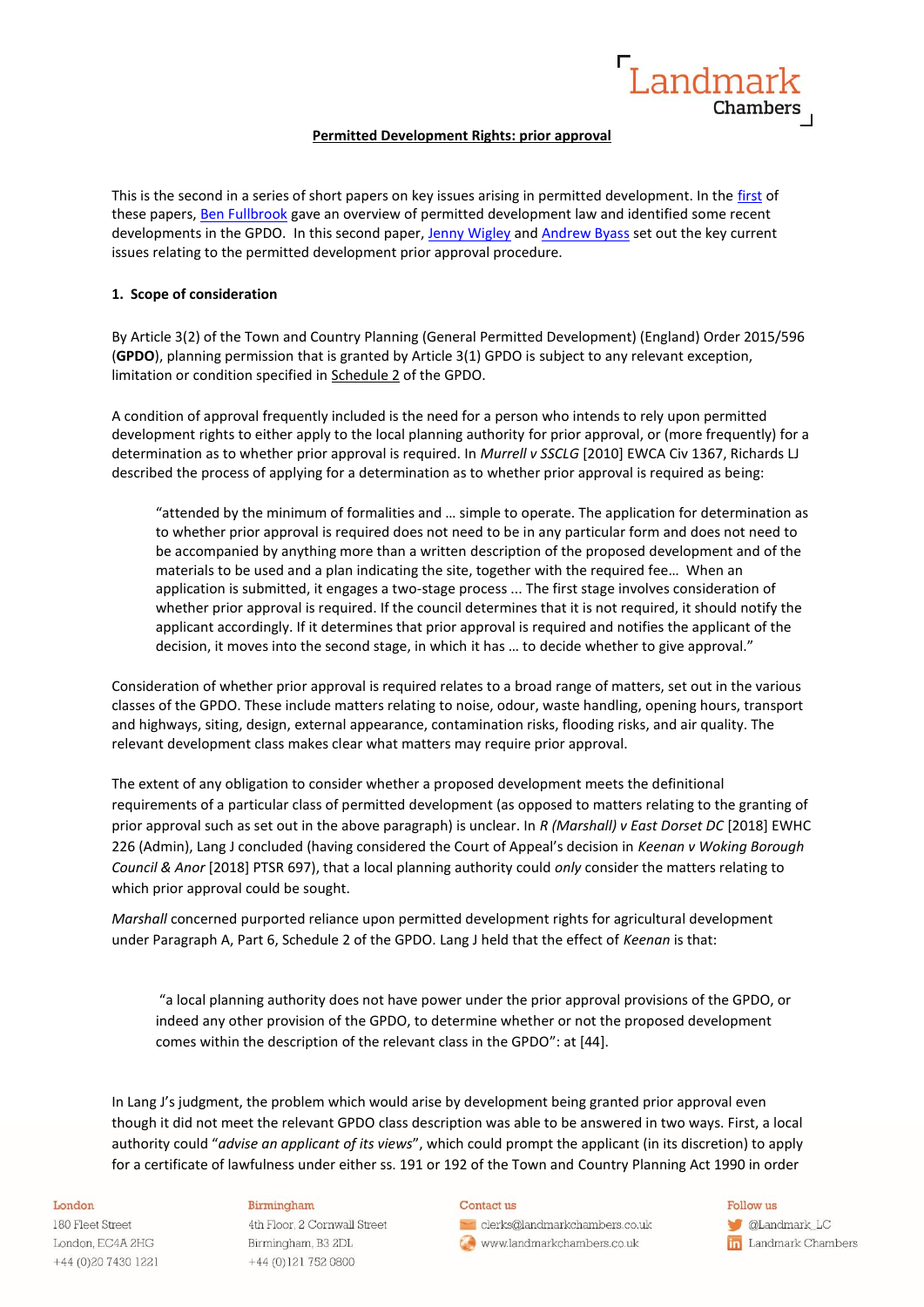for a decision to be made on the issue. Or, second, a local authority could take enforcement action if such (unlawful) development was undertaken following the grant of prior approval.

In the subsequent Court of Appeal decision of *New World Payphones Ltd v Westminster City Council* [2019] EWCA Civ 2250 (a case concerning Class A, Part 16, Schedule 3 of the GPDO), however, the Court of Appeal also considered the decision in *Keenan*, but seemingly contrary to the decision in *Marshall*, concluded, at [49(i)], that:

Landmar

Chambers

"On an application to an authority for a determination as to whether its 'prior approval' is required, then the authority is bound to consider and determine whether the development otherwise falls within the definitional scope of the particular class of permitted development."

Whether *Marshall* has now in substance been disapproved by the Court of Appeal in *New World Payphones* (albeit that *Marshall* was not expressly considered in that judgment) is a matter requiring resolution by the Courts. The approach of the Court of Appeal in *New World Payphones* has the advantage of allowing local planning authorities to stop development prior to the point that enforcement action would need to be taken, and would seem to better accord with good administration.

The question whether a development falls within the definitional scope of a particular class of permitted development may be more straightforwardly answered if the development falls within Part 3 of Schedule 2, which concerns changes of use. Prior approval applications under Part 3 have to comply with paragraph W. This provides at paragraph W(3) that a local planning authority may refuse an application if the proposal does not comply with any conditions, limitations or restrictions specified in this Part as being applicable to the development in question. This is the same language however as found in Article 3(1) of the GPDO, and may do no more than make express that which is otherwise required by Article 3(1).

### **2. Effect of non-determination**

For those (relatively few) classes of development where prior approval is required by the terms of the Order itself, the remedy for non-determination of the prior approval application is an appeal to the Secretary of State under section 78 Town and Country Planning Act 1990. That right to appeal is triggered on expiry of the eightweek period for determination specified in Article 7(b) of the GPDO, or any extension of time agreed under Article 7(c).

For those (many more) classes of development which are subject to an application for determination as to whether prior approval is necessary, there is effectively a deemed prior approval provision under paragraph W(11) of Part 3 Schedule 2 GPDO. Under that paragraph, so long as the proposed development falls within the definitional scope of the particular class (see below), it is automatically permitted to proceed if the local planning authority fails to notify its prior approval determination decision within the 56 days specified. In order to avoid the deeming provision, the authority must notify within the 56 day period both its determination as to whether prior approval is required, and, if it is, its determination of the prior approval application itself. The 56 day period specified in paragraph W(11) can be subject to an extension of time agreed under Article 7(c): see *Gluck v. SSHCLG* [2020] EWHC 161 (Admin)); *Gluck* overturned an earlier decision to contrary effect in *R (Warren Farm (Wokingham) Ltd) v. Wokingham BC* [2019] EWHC 2007 (Admin) and is subject to an appeal pending in the Court of Appeal.

The default deeming provision in paragraph W(11) can have unfair and prejudicial consequences for third parties potentially affected by the development. Their rights in relation to the matters subject to prior approval can be unlawfully infringed in circumstances where the development is allowed to proceed by default due to the local planning authority's failure to determine a prior approval application in time and lawfully (see *R (Nunn) v. First Secretary of State* [2005] Env LR 32). That situation has arisen in *Coventry Gliding Club v.* 

#### London

180 Fleet Street London, EC4A 2HG +44 (0)20 7430 1221

### Birmingham

4th Floor, 2 Cornwall Street Birmingham, B3 2DL +44 (0)121 752 0800

#### Contact us

clerks@landmarkchambers.co.uk www.landmarkchambers.co.uk